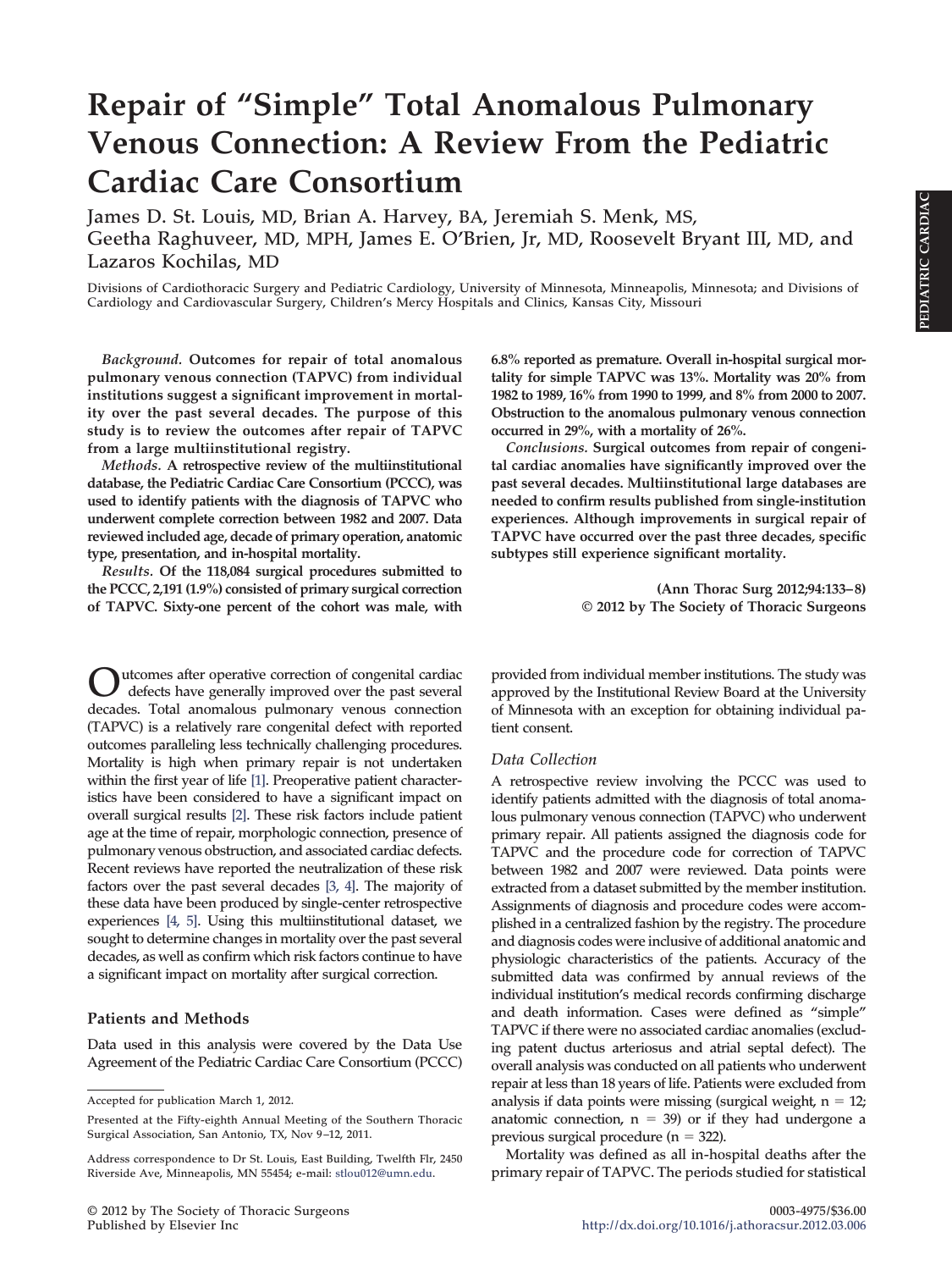**analysis were 1982 to 1989, 1990 to 1999, and 2000 to 2007. Obstruction of pulmonary venous connection was determined by review of clinical and diagnostic information provided by the submitting institution.**

**Frequencies and proportions were computed for the overall group and by decade, age group, reported obstruction, and anatomic type. Categorical variables were defined by the investigators before the analysis. Age groups were defined as neonates (**-**30 days), infants (30–365 days), and children (365 days). Timing of operation was defined as emergent (day 0 or 1 of life), urgent (day 2 of life), and elective (after day 2 of life). Low surgical weight was defined as less than 2.5 kg. Pearson**  $\chi^2$  tests and Fisher exact tests were used to compare categor**ical variables. Multivariable logistic regression with generalized estimating equations was used to compute marginal effects while accounting for potential correlation within hospital. The binary outcome was defined as within-hospital mortality. An exchangeable correlation structure was specified.**

**No adjustments were made for multiple comparisons. All statistical analyses were completed using the R Project for Statistical Computing, version 2.14.1 [\[6\].](#page-4-4)**

#### **Results**

**A total of 2,191 patients underwent primary surgical repair of TAPVC between 1982 and 2007. When evaluating patients with simple TAPVC (77%, n 1,693), 91% (n 1,543)** were younger than 18 years, whereas  $86\%$  ( $n = 1,454$ ) were **younger than 1 year of life at the time of operation. This analysis will focus on those younger than 18 years of age at primary repair. Patient characteristics stratified by decade**

<span id="page-1-0"></span>*Table 1. Patient Characteristics*

**of primary repair are presented in [Table 1.](#page-1-0) Sixty-two percent of this population was male. Approximately 5% of patients underwent repair with a weight less than 2.5 kg,** with 7% (n = 101) considered premature (gestational age  $<$ 37 weeks). Fifty-nine percent of patients (n = 801) under**went primary repair during the neonatal period, with the frequency significantly increasing between each decade.**

**The overall unadjusted in-hospital mortality for patients with simple TAPVC was 13%. There was a significant decrease in mortality within each decade studied [\(Table 2\)](#page-2-0). When comparing all patients who underwent repair as neonates and infants, we found a significantly lower mor-** $\text{tality in the latter group (19.1\% versus 4.9\%; } p < 0.001\text{).}$ **There was a significant decrease in mortality when comparing 1990 to 1999 with 2000 to 2007 for the infant group** (6.3% versus 1.7%, respectively;  $p = 0.021$ ) and the neonatal group (23% versus 11.7%, respectively;  $p < 0.001$ ).

**The frequencies of anatomic connections for patients with simple TAPVC are presented in [Table 1,](#page-1-0) with supracardiac connection occurring most often. A total of 401 patients (29%) presented with obstruction of the pulmonary venous connection. Mortality varied significantly when stratified to the type of pulmonary venous connection [\(Table 2\)](#page-2-0). The overall mortality for the supracardiac group was 10.5%. Of this group, 27% presented with obstruction before the primary repair. The mortality associated with obstruction to the supracardiac connection was 22%, decreasing to 6% when obstruction was not present. Of the 273 patients with a cardiac connection, mortality was 3.7%. When obstruction was not present, mortality was 3%, but it increased to 14% with obstruction. One hundred eighty patients with an infracardiac connection pre-**

| Variable                | Total           | 1982-1989     | 1990-1999      | 2000-2007      | $p$ Value |
|-------------------------|-----------------|---------------|----------------|----------------|-----------|
|                         | 1,366           | $186(13.6\%)$ | $605(44.3\%)$  | 575 (42.1%)    |           |
| Sex                     |                 |               |                |                |           |
| Female                  | 521 $(38.1\%)$  | 78 (41.9%)    | $228(37.7\%)$  | $215(37.4\%)$  | 0.516     |
| Male                    | 845 (61.9%)     | $108(58.1\%)$ | $377(62.3\%)$  | 360 $(62.6\%)$ |           |
| Age group               |                 |               |                |                |           |
| Neonates $(<30 d)$      | 801 (58.6%)     | 89 (47.8%)    | 343 (56.7%)    | 369 $(64.2\%)$ | < 0.001   |
| Infants $(30-365 d)$    | 493 (36.1%)     | 88 (47.3%)    | $224(37.0\%)$  | $181(31.5\%)$  |           |
| Children (>365 d)       | $72(5.3\%)$     | $9(4.8\%)$    | $38(6.3\%)$    | $25(4.3\%)$    |           |
| Low surgical weight     |                 |               |                |                |           |
| No (≥2.5 kg)            | $1,299(95.1\%)$ | 178 (95.7%)   | 573 (94.7%)    | 548 (95.3%)    | 0.822     |
| Yes $(<2.5 \text{ kg})$ | 67 $(4.9\%)$    | $8(4.3\%)$    | $32(5.3\%)$    | $27(4.7\%)$    |           |
| Anatomic subtype        |                 |               |                |                |           |
| Supracardiac            | 626 $(45.8\%)$  | 73 (39.2%)    | 283 $(46.8\%)$ | $270(47.0\%)$  | 0.043     |
| Cardiac                 | 273 $(20.0\%)$  | $35(18.8\%)$  | $125(20.7\%)$  | $113(19.7\%)$  |           |
| Infracardiac            | $312(22.8\%)$   | 43 $(23.1\%)$ | $136(22.5\%)$  | $133(23.1\%)$  |           |
| Mixed                   | $155(11.3\%)$   | $35(18.8\%)$  | 61 $(10.1\%)$  | 59 (10.3%)     |           |
| Reported obstruction    |                 |               |                |                |           |
| Yes                     | 401 $(29.4\%)$  | 57 (30.6%)    | 181 (29.9%)    | 163 $(28.3\%)$ | 0.770     |
| No                      | $965(70.6\%)$   | $129(69.4\%)$ | 424 $(70.1\%)$ | 412 (71.7%)    |           |
| Timing of operation     |                 |               |                |                |           |
| Emergent $(< 2 d)$      | $206(15.1\%)$   | $20(10.8\%)$  | 86 (14.2%)     | $100(17.4\%)$  | 0.077     |
| Urgent (2d)             | $93(6.8\%)$     | $8(4.3\%)$    | $46(7.6\%)$    | 39 $(6.8\%)$   |           |
| Elective $(>2 d)$       | $1067(78.1\%)$  | 158 (84.9%)   | 473 (78.2%)    | 436 (75.8%)    |           |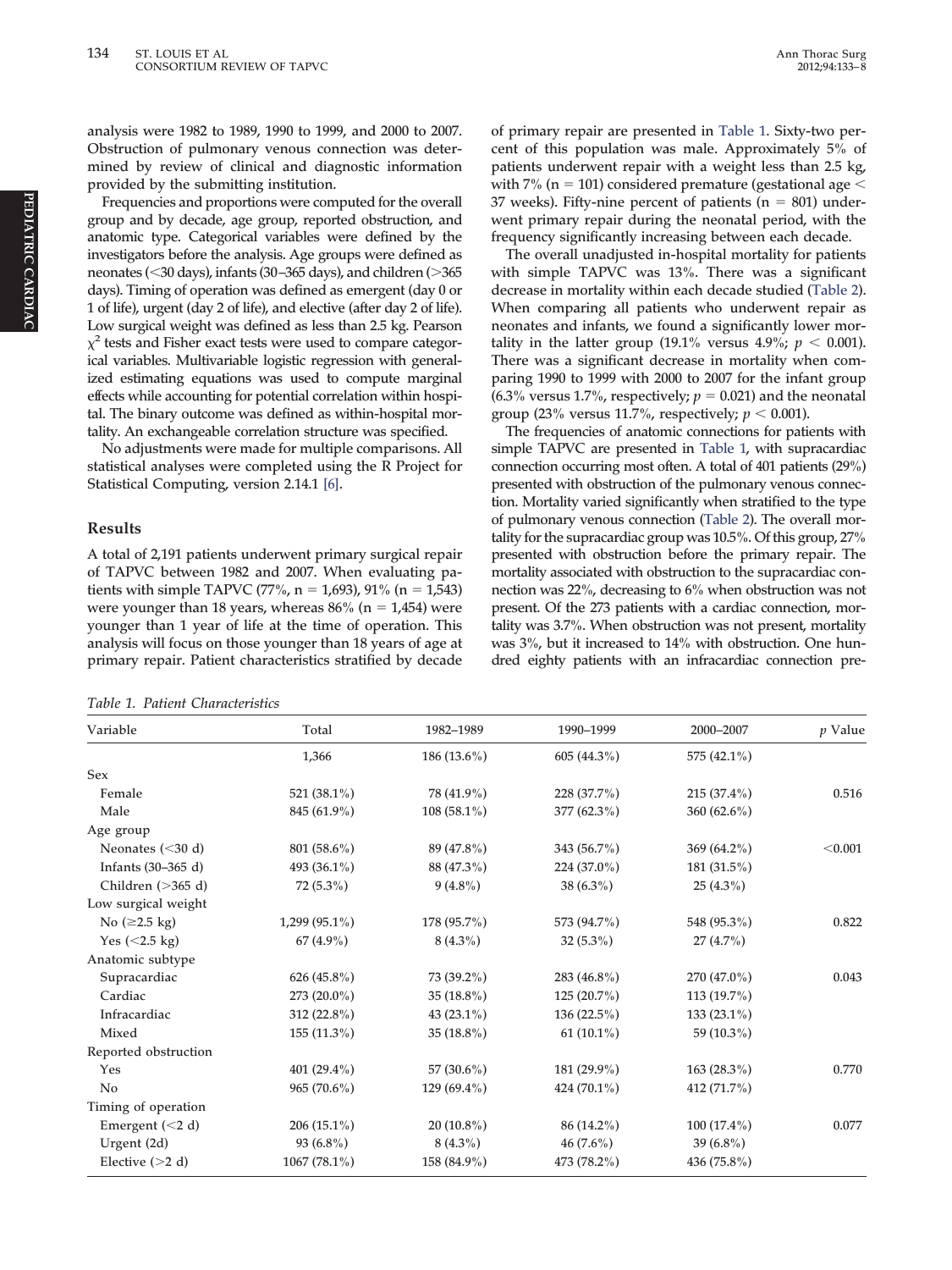### <span id="page-2-0"></span>*Table 2. Mortality*

| Variable             | Total              | 1982-1989       | 1990-1999       | 2000-2007        | $p$ Value |
|----------------------|--------------------|-----------------|-----------------|------------------|-----------|
|                      | 178/1,366 (13.0%)  | 38/186 (20.4%)  | 94/605 (15.5%)  | $46/575(8.0\%)$  | < 0.001   |
| Sex                  |                    |                 |                 |                  |           |
| Female               | 58/521 (11.1%)     | 14/78 (17.9%)   | 28/228 (12.3%)  | $16/215(7.4\%)$  | 0.032     |
| Male                 | 120/845 (14.2%)    | 24/108 (22.2%)  | 66/377 (17.5%)  | 30/360 (8.3%)    | < 0.001   |
| Age group            |                    |                 |                 |                  |           |
| Neonates $(<30 d)$   | 153/801 (19.1%)    | 31/89 (34.8%)   | 79/343 (23.0%)  | 43/369 (11.7%)   | < 0.001   |
| Infants (30–365 d)   | 24/493 (4.9%)      | $7/88$ (8.0%)   | $14/224(6.3\%)$ | $3/181(1.7\%)$   | 0.021     |
| Children $($ >365 d) | $1/72(1.4\%)$      | $0/9(0.0\%)$    | $1/38(2.6\%)$   | $0/25(0.0\%)$    |           |
| Low surgical weight  |                    |                 |                 |                  |           |
| No (≥2.5 kg)         | 156/1299 (12.0%)   | 33/178 (18.5%)  | 82/573 (14.3%)  | 41/548(7.5%)     | < 0.001   |
| Yes $(<2.5$ kg)      | 22/67(32.8%)       | $5/8(62.5\%)$   | 12/32(37.5%)    | $5/27(18.5\%)$   | 0.046     |
| Anatomic subtype     |                    |                 |                 |                  |           |
| Supracardiac         | $66/626$ (10.5%)   | 14/73 (19.2%)   | 35/283 (12.4%)  | $17/270(6.3\%)$  | 0.003     |
| Cardiac              | $10/273$ $(3.7\%)$ | $0/35(0.0\%)$   | $8/125(6.4\%)$  | $2/113(1.8\%)$   | 0.110     |
| Infracardiac         | 72/312 (23.1%)     | $12/43(27.9\%)$ | 40/136 (29.4%)  | $20/133(15.0\%)$ | 0.013     |
| Mixed                | 30/155 (19.4%)     | $12/35(34.3\%)$ | $11/61$ (18.0%) | $7/59(11.9\%)$   | 0.032     |
| Reported obstruction |                    |                 |                 |                  |           |
| Yes                  | 103/401 (25.7%)    | 18/57 (31.6%)   | 54/181 (29.8%)  | 31/163 (19.0%)   | 0.038     |
| No                   | 75/965 (7.8%)      | 20/129 (15.5%)  | $40/424(9.4\%)$ | $15/412(3.6\%)$  | < 0.001   |
| Timing of surgery    |                    |                 |                 |                  |           |
| Emergent $(< 2 d)$   | $60/206(29.1\%)$   | $13/20(65.0\%)$ | $31/86(36.0\%)$ | $16/100(16.0\%)$ | < 0.001   |
| Urgent $(2 d)$       | $19/93(20.4\%)$    | $3/8$ (37.5%)   | $9/46(19.6\%)$  | 7/39 (17.9%)     | 0.470     |
| Elective $(>2 d)$    | 99/1067 (9.3%)     | 22/158 (13.9%)  | 54/473 (11.4%)  | 23/436 (5.3%)    | < 0.001   |

**sented with obstruction (57.6%), with a mortality of 28%. Mortality of patients who did not present with obstruction was 16%. The risk of obstruction at presentation was statistically greater in the infracardiac group compared with the other** anatomic types ( $p = 0.0001$ ). The mixed type ( $n = 155$ ) had an **overall mortality of 19%. The majority of these patients presented without signs of obstruction and had a mortality of 15%. The patients who presented with obstruction had a mortality of 32%. Mortality for each anatomic group, with the exception of the cardiac connection, improved over the periods studied.**

**For the cohort of patients who presented with simple TAPVC, 15% of patients underwent emergent repair, 7% urgent repair, and 78% elective repair. The frequency of emergent repairs increased from 10% of all cases during the first period (1982–1989) to 17% during the last period (2000– 2007) [\(Table 1\)](#page-1-0). Mortality also changed over the period of data collection based on the time to operative repair, significantly decreasing from the earliest to most recent** decade for both the emergent (65% versus  $16\%$ ;  $p < 0.001$ ) **and elective periods (13.9% versus 5.3%;** *p* - **0.001) [\(Table 2\)](#page-2-0).**

**The time to operative repair for the entire TAPVC** cohort varied significantly ( $p < 0.0001$ ) based on the **anatomic connection of the anomalous pulmonary venous connection (infracardiac median 4 days, mixed median 30 days, supracardiac median 32 days, and cardiac median 46 days). The infracardiac type had the highest percentage of emergent and urgent repairs when** compared with the other anatomic types ( $p < 0.0001$ ). The **infracardiac group was stratified into obstruction versus nonobstruction for the entire collection period. For this** **cohort, 21% of patients without obstruction and 37% with obstruction underwent emergent repair. During the last period (2000–2007), when the percentage of emergent primary repairs increased significantly compared with the earlier 2 periods, the percentage of patients with obstructed infracardiac connection who underwent** emergent repair was  $45\%$  (n =  $45$ ), compared with  $25\%$ **(n 24) of patients without obstruction. The mortality associated with emergent repair of nonobstructed infracardiac anatomy was 42%, but decreased to 21% when the operation** was undertaken on an elective basis ( $p =$ **0.0631).**

**To identify predictors of mortality, a multivariable regression analysis was performed using variables listed in [Table](#page-1-0) [1.](#page-1-0) Weight at operative intervention, decade the procedure was performed, neonate status, reported obstruction, and the need for emergent repair were all considered positive predictors for mortality in patients with TAPVC [\(Table 3\)](#page-3-0).**

**For the entire cohort (n 2,248), 148 patients (7%) had a diagnosis of a major "2-ventricle" cardiac anomaly. The most commonly reported anomaly was a ventricular septal defect, with double-outlet right ventricle, tetralogy of Fallot, or coarctation of the aorta occurring less commonly [\(Table](#page-3-1) [4\)](#page-3-1). Eighty-four percent of these patients with 2-ventricle anomalies underwent correction of the associated defect at the same operation as the primary repair of TAPVC. Four hundred seventy patients presented with an associated cardiac anomaly that would have precluded the creation of 2-ventricle physiology. Of these patients, 295 (63%) were classified as having heterotaxy syndrome.**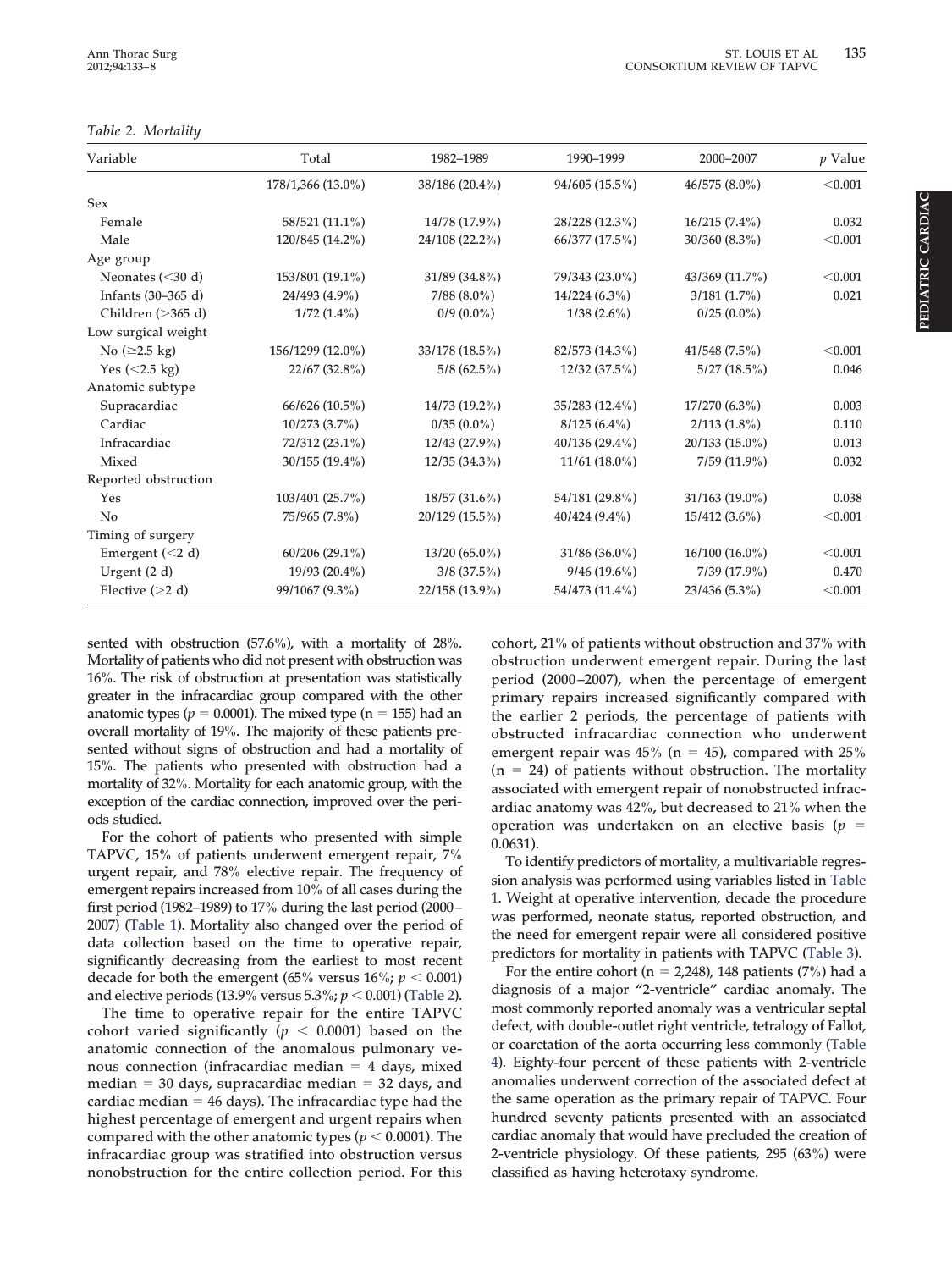<span id="page-3-0"></span>

|  | Table 3. Association of Characteristics with Mortality |  |
|--|--------------------------------------------------------|--|
|  |                                                        |  |

| Variable                            | Odds<br>Ratio | 95%<br>Confidence<br>Interval | <i>p</i> Value |
|-------------------------------------|---------------|-------------------------------|----------------|
| Sex                                 |               |                               |                |
| Females versus males                | 0.87          | $0.63 - 1.20$                 | 0.400          |
| Surgical weight                     |               |                               |                |
| $<$ 2.5 kg versus $\geq$ 2.5 kg     | 2.88          | $1.60 - 5.20$                 | < 0.001        |
| Decade                              |               |                               |                |
| 1982-1989 versus 2000-2007          | 3.71          | 1.88-7.32                     | < 0.001        |
| 1990-1999 versus 2000-2007          | 2.19          | 1.48-3.24                     | < 0.001        |
| 1982-1989 versus 1990-1999          | 1.51          | $0.83 - 2.74$                 | 0.175          |
| Age groups                          |               |                               |                |
| Infants versus neonates             | 0.33          | $0.19 - 0.56$                 | < 0.001        |
| Children versus neonates            | 0.11          | $0.01 - 0.86$                 | 0.036          |
| Children versus infants             | 0.34          | $0.03 - 3.29$                 | 0.351          |
| Reported Obstruction                |               |                               |                |
| Yes versus no                       | 2.51          | $1.81 - 3.49$                 | < 0.001        |
| Anatomic subtype                    |               |                               |                |
| Cardiac versus<br>supracardiac      | 0.62          | $0.31 - 1.22$                 | 0.165          |
| Infracardiac versus<br>supracardiac | 1.41          | $0.99 - 2.02$                 | 0.059          |
| Mixed versus supracardiac           | 2.45          | 1.54-3.92                     | 0.000          |
| Timing of operation                 |               |                               |                |
| Emergent versus elective            | 1.76          | $1.22 - 2.55$                 | 0.003          |
| Urgent versus elective              | 1.41          | $0.75 - 2.65$                 | 0.282          |

### **Comment**

**Using a large multiinstitutional surgical registry, we analyzed changes in mortality and predictors of mortality in patients who underwent primary repair of TAPVC over an extended period. Several single-center retrospective studies have shown that survival in repair of TAPVC has generally improved over the past several decades [7[9\].](#page-4-5) Our goal was to confirm these findings using a large cohort of patients.**

**The overall mortality for patients with simple TAPVC undergoing primary repair was 13%. These results improved over time, with a significant decrease (8%) during the most recent period studied. This observation corroborates several small, single-center experiences showing a period-dependent improvement in survival [\[2, 5, 10, 11\].](#page-4-1)**

**Our study identified low weight at operation, operative intervention within the first 30 days on life, and reported obstruction to the anomalous pulmonary venous return as risk factors for mortality. Operative correction during the neonatal period has been shown to improve survival for several congenital cardiac anomalies. In a recent study by Yong and colleagues [\[5\],](#page-4-6) 112 patients who underwent primary correction of TAPVC during the neonatal period were reviewed and showed an overall in-hospital mortality of 10.4%, although there was no change in mortality over the duration of the review. Our study revealed a somewhat different pattern, with a significant improvement in survival for each decade studied. This may reflect individual institutional bias not to operate on neonates during the previous decades, with a transition to offering operative repair to complex lesions in the current era.** **Survival from repair of the nonneonatal population was significantly greater than that seen in the neonates, even within the most recent period. This difference is certainly multifactorial and may represent ongoing limitations in the ability to operate on the sickest neonates. Although our data analysis did not allow for identification of specific factors that accounted for these differences, recent publications have delineated several patient-specific factors that were associated with lower survival in this group [\[2, 12\].](#page-4-1)**

**This study presents a larger number of patients, which defined the frequency of the anatomic presentation and the outcomes associated with this anatomy. The presence of obstruction at the time of presentation had been considered a significant risk factor for increased mortality [\[2\].](#page-4-1) Our data agree with this, as mortality was higher for both the overall group and within each of the anatomic connection groups. Several other recent studies have disagreed with these findings, concluding that the anatomic type and the presence of obstruction have been neutralized as a risk factor. Bando and associates [\[13\]](#page-4-7) concluded that these anatomic characteristics have been neutralized in recent years. Others have also concluded that connection type was not related to outcomes [\[14\].](#page-4-8) The discrepancies between our study and the others may be due to size: these other studies evaluated approximately 100 patients per study.**

**The impact of the timing of operative intervention on survival was investigated. The time of operative intervention from birth was categorized into emergent, urgent, and elective, based on previously published literature. Several authors have reported that the need for emergent/urgent operative intervention was no longer a risk factor for increased inhospital mortality [\[4, 15\].](#page-4-3) This is in contrast to a recent study by Karamlou and colleagues [\[2\]](#page-4-1) that found that a younger age at time of repair was a significant risk factor for mortality. Our study revealed a similar finding in patients undergoing emergent repair; they had a significantly increased mortality compared with those who underwent procedures within 48 hours in the most recent era. The reason for this is certainly multi-**

<span id="page-3-1"></span>*Table 4. Major Cardiac 2-Ventricle Anomalies (n 146)*

| Anomaly               | $n$ (% of all patients) |
|-----------------------|-------------------------|
| VSD                   | 61(2.71)                |
| <b>DORV</b>           | 14 (0.62)               |
| TOF                   | 13 (0.58)               |
| Coarctation of aorta  | 12(0.53)                |
| Pulmonary stenosis    | 8 (0.36)                |
| Partial AVC           | 5(0.22)                 |
| Truncus arteriosus    | 4(0.18)                 |
| Complete AVC          | 3(0.13)                 |
| $D-TC1A$              | 2(0.09)                 |
| $D-TCA + VSD$         | 2(0.09)                 |
| Mitral ring           | 2(0.09)                 |
| Vascular ring         | 2(0.09)                 |
| Bicuspid aortic valve | $1(0.04\%)$             |
| Miscellaneous         | $17(0.76\%)$            |

AVC = atrioventricular canal; DORV = double-outlet right ventricle;<br>D-TGA = transposition of great arteries; TOF = tetralogy of Fallot; **D-TGA** = transposition of great arteries; **VSD ventricular septal defect.**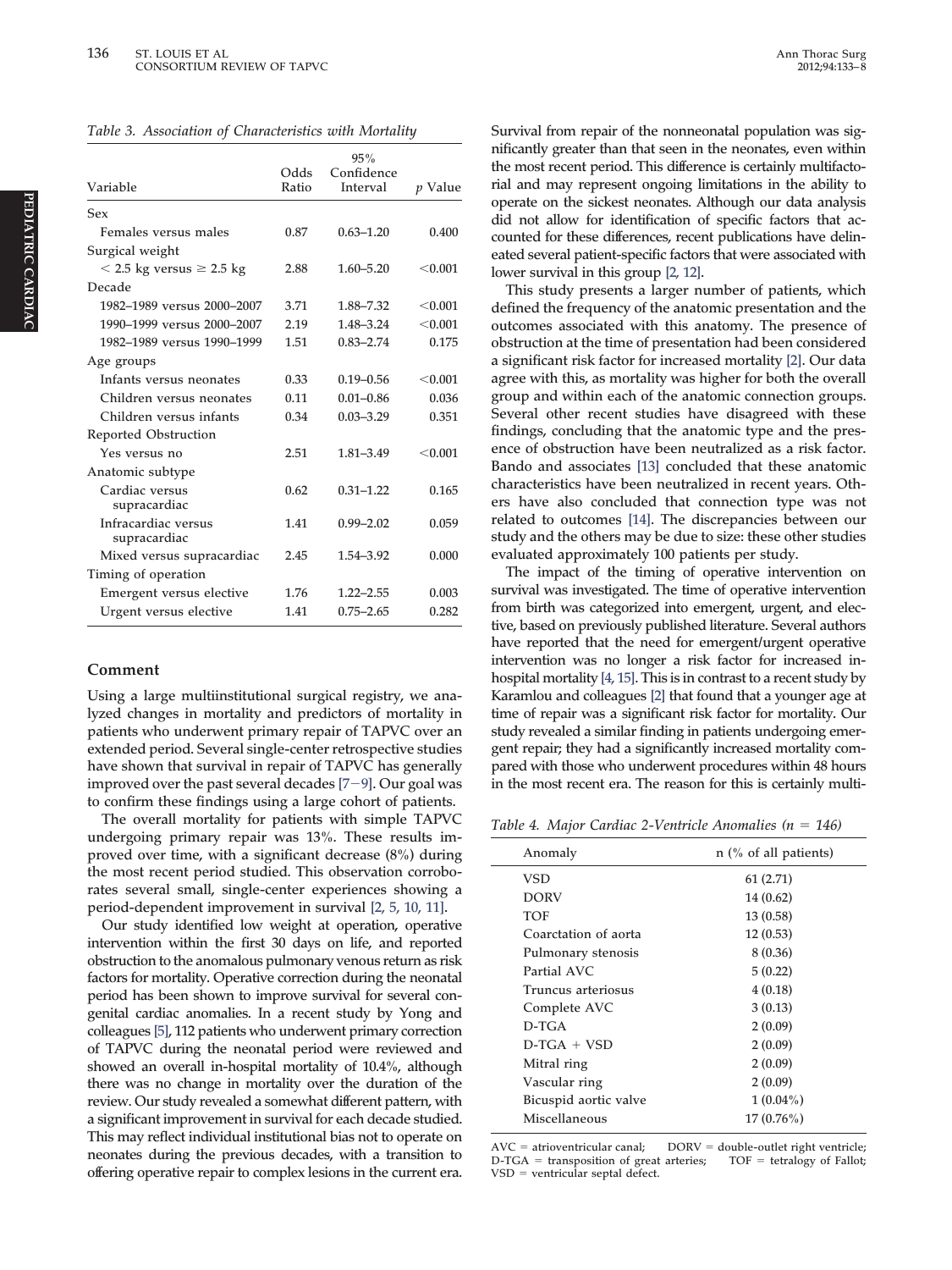**factorial and likely reflects the general overall physiologic status of the patient before operative repair, although our dataset did not allow us to investigate specific physiologic risk factors. Karamlou and associates [\[2\]](#page-4-1) suggested that mortality was higher in patients requiring emergent intervention because the presence and severity of obstruction to the pulmonary venous return was worse than in patients not requiring emergent repair. Our overall findings are in agreement with this statement.**

### *Limitations*

**Several limitations exist within this dataset. The most important is that this is a historic registry with information recorded from various sources over an extended period. Mortality was recorded only until discharge; therefore information on 30-day and longer term outcomes were not available. The determination of obstruction to the anomalous pulmonary venous return was made at the time of submission to the registry. Objective criteria may not have always been available, and this determination may have been made based on subjective statements within the narratives provided by the submitting institutions.**

# *Conclusions*

**Overall, mortality for primary repair of TAPVC has decreased for the past several decades. The most significant improvement in outcomes after repair of TAPVC occurred in the neonatal population. Certain risk factors for increased mortality have persisted over time, including operative intervention in small infants, presence of obstruction at the time of repair, and repair during the neonatal period.**

**This publication was supported by NIH/NCRR CTSA Grant Number UL1 RR033183. Its contents are solely the responsibility of the authors and do not necessarily represent the official views of the NIH.**

# <span id="page-4-0"></span>**References**

**1. Bourroughs JT, Edwards JE. Total anomalous pulmonary venous connection. Am Heart J 1960;59:913–31.**

# **DISCUSSION**

**DR JORGE SALAZAR (Jackson, MS): Thank you for the opportunity to discuss this paper. I appreciate the excellent presentation and also the opportunity to review your manuscript ahead of time.**

**These are very interesting results you present looking at the management and outcomes of total anomalous pulmonary venous connection since 1980, divided into 3 time periods. The specialty of thoracic surgery has advanced by its tenacity and nonacceptance of poor outcomes and as demonstrated in your paper, we see that the outcomes for TAPVC continue to improve. These improvements are based on advances in preoperative, intraoperative, and postoperative management. One cannot help but acknowledge that the results being presented still leave room for improvement for all of us, and as you discuss in your paper as well as in your presentation, incredible opportunities still exist for accomplishing better outcomes. I have 2 questions.**

- <span id="page-4-1"></span>**2. Karamlou T, Gurofsky R, Al Sukhni E, et al. Factors associated with mortality and reoperation in 377 children with total anomalous pulmonary venous connection. Circulation 2007;115:1591–8.**
- <span id="page-4-2"></span>**3. Nakata T, Fujimoto Y, Hirose K, et al. Functional single ventricle with extracardiac total anomalous pulmonary venous connection. Eur J Cardiothorac Surg 2009;36:49–56.**
- <span id="page-4-3"></span>**4. Kirshbom PM, Flynn TB, Clancy RR, et al. Late neurodevelopmental outcome after repair of total anomalous pulmonary venous connection. J Thorac Cardiovasc Surg 2005;129: 1091–7.**
- <span id="page-4-6"></span>**5. Yong MS, d'Udekem Y, Robertson T, et al. Outcomes of surgery for simple total anomalous pulmonary venous drainage in neonates. Ann Thorac Surg 2011;91:1921–7.**
- <span id="page-4-4"></span>**6. R Development Core Team. R: a language and environment for statistical computing. Available at: [http://www.R](http://www.R-project.org/)[project.org/.](http://www.R-project.org/) Accessed: August 25, 2011.**
- <span id="page-4-5"></span>**7. van de Wal HCJM, Hamilton DI, Godman MJ, Harinck E, Lacquet LK, van Oort A. Pulmonary venous obstruction following correction for total anomalous pulmonary venous drainage: a challenge. Eur J Cardiothorac Surg 1992;6:545–9.**
- **8. Caldarone CA, Najm HK, Kadletz M, et al. Surgical management of total anomalous pulmonary venous drainage: impact of coexisting cardiac anomalies. Ann Thorac Surg 1998;66:1521–6.**
- **9. Hancock Friesen CL, Zurakowski D, Thiagarajan RR, et al. Total anomalous pulmonary venous connection: an analysis of current management strategies in a single institution. Ann Thorac Surg 2005;79:596–606.**
- **10. Chowdury UK, Airan B, Malhotra A, et al. Mixed total anomalous pulmonary venous connection: anatomic variations, surgical approach, techniques, and results. J Thorac Cardiovasc Surg 2008;135:106–16.**
- **11. Kelle AM, Backer CL, Gossett JG, Kaushal S, Mavroudis C. Total anomalous pulmonary venous connection: results of surgical repair of 100 patients at a single institution. J Thorac Cardiovasc Surg 2010;139:1387–94.**
- **12. Boger AJ, Baak R, Lee PC, Boersma E, Meijboom FJ, Witsenburg M. Early results and long-term follow-up after corrective surgery for total anomalous pulmonary venous return. Eur J Cardiothorac Surg 1999;16:296–9.**
- <span id="page-4-7"></span>**13. Bando K, Turrentine MW, Ensing GJ, et al. Surgical management of total anomalous pulmonary venous connection. Thirty-year trends. Circ 1996;94(9 suppl):II12–6.**
- <span id="page-4-8"></span>**14. Hyde JAJ, Stumper O, Barth MJ, et al. Total anomalous pulmonary venous connection: outcome of surgical correction and management of recurrent venous obstruction. Eur J Cardiothorac Surg 1999;15:735–41.**
- **15. Serraf A, Bruniaux J, Lacour-Gayet F, et al. Obstructed total anomalous venous return. Toward neutralization of a major risk factor. J Thorac Cardiovasc Surg 1991;101:601–6.**

**One, to what would you attribute primarily the advances our specialty has achieved in managing these difficult children? Second, recognizing what a challenging technical and physiologic situation that is presented to us in managing these children, how would you focus our efforts for the future to further improve these outcomes and get closer and closer to 100% success? The things that come to mind for me that might be possibilities would be technical modifications, changes in anesthetic management, perfusion strategies and circuit design, pre- and postoperative management, et cetera. Thank you very much.**

**DR ST. LOUIS: Thank you. For the first question, I would agree. I think that although this dataset when taken superficially, which is reviewing sort of the limited amount of information that we are able to obtain from a center without mining the data itself, doesn't give us the**